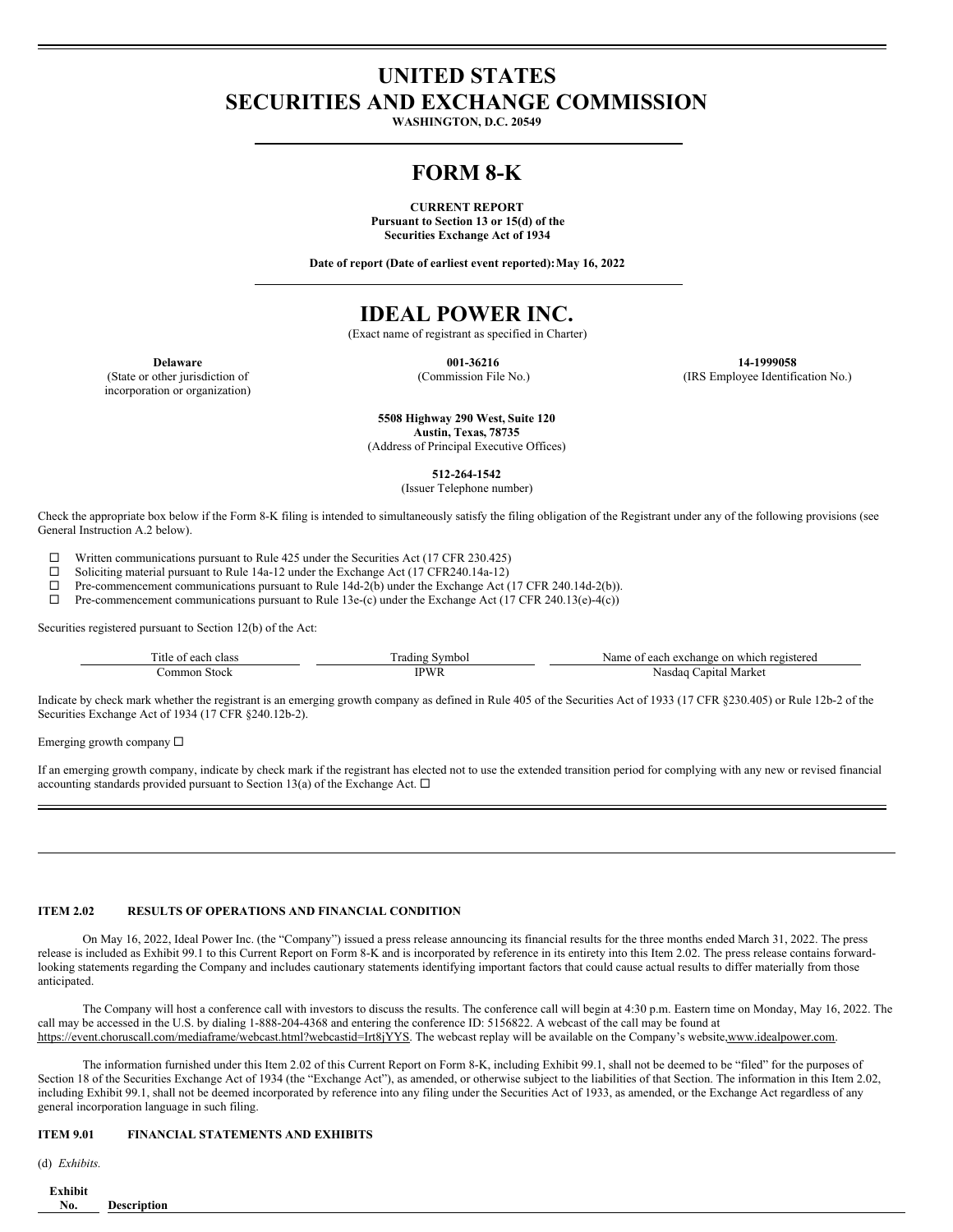104 Cover Page Interactive Data File (embedded within the Inline XBRL document).

# **SIGNATURES**

Pursuant to the requirements of the Securities Exchange Act of 1934, the registrant has duly caused this Current Report to be signed on its behalf by the undersigned hereunto duly authorized.

Dated: May 16, 2022 **IDEAL POWER INC.** 

By: /s/ Timothy Burns

Timothy Burns Chief Financial Officer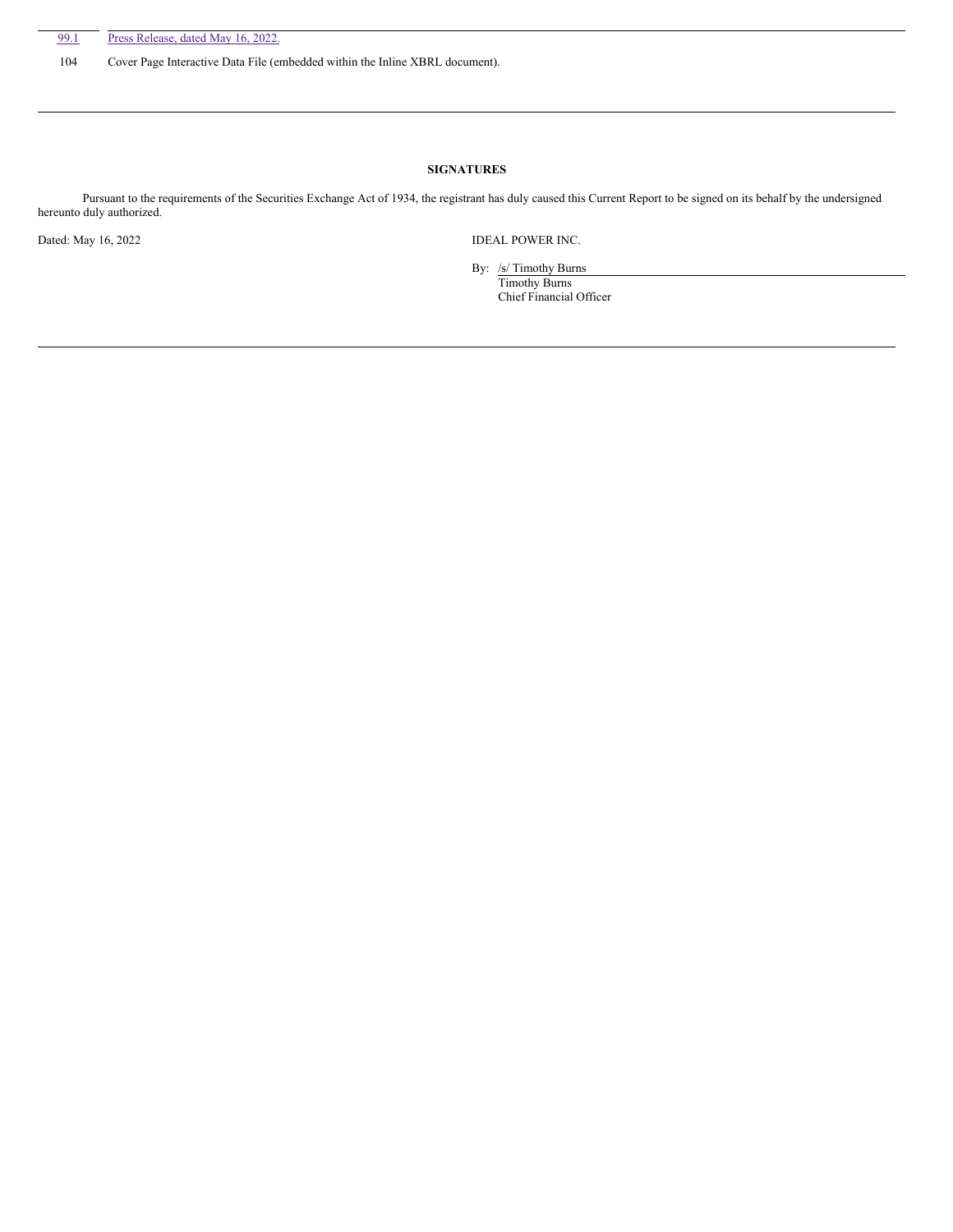

## **Ideal Power Reports First Quarter 2022 Financial Results**

**AUSTIN, TX – May 16, 2022** -- Ideal Power Inc. ("Ideal Power" or the "Company") (Nasdaq: IPWR), pioneering the development and commercialization of the highly efficient and broadly patented B-TRAN™ bidirectional semiconductor power switch, reported results for its first quarter ended March 31, 2022.

"Since the year began, we made strong advancements along our 2022 roadmap to commercialize B-TRAN™ as an innovative technology that we believe can disrupt highgrowth markets by solving immediate power control application needs. We added several commercial businesses to our test and evaluation program and, in collaboration with Diversified Technologies, Inc. (DTI), we completed our project commitments under the Small Business Innovation Research (SBIR) Phase I grant with the Department of Energy (DOE) to demonstrate a 13.8 kV alternating current (AC) solid-state circuit breaker (SSCB). We also qualified a second domestic semiconductor fabrication partner, began the qualification process of a non-domestic fabricator for high-volume production, and completed trial mechanical builds at a world-class packaging firm. In all, it is a strong start to the year and our momentum continues toward our objective to introduce our first commercial product by year end," stated Dan Brdar, President and Chief Executive Officer of Ideal Power.

### **Key First Quarter and Recent Operational Highlights**

- Added participants to the B-TRAN™ test and evaluation program, including:
	- o a leading manufacturer of commercial electric vehicles (EVs), EV powertrain components and EV charging infrastructure for use in power conversion applications in its commercial EVs;
	- o a Fortune 1000 global semiconductor manufacturer interested in evaluating B-TRAN™ for its low losses and bidirectional capability;
	- o a space applications systems developer interested in evaluating B-TRAN™ for use in SSCBs; and
	- o an aerospace and defense systems integrator, also interested in evaluating B-TRAN™ for use in SSCBs, with whom Ideal Power is jointly pursuing additional government grants.
- · Delivered on the Company's project commitments under the SBIR Phase I grant won in collaboration with DTI from the DOE to develop a B-TRAN™-driven low-loss 13.8 kV AC SSCB. DTI submitted, in collaboration with Ideal Power, an SBIR Phase II proposal to demonstrate a 13.8 kV AC SSCB. If awarded a Phase II grant by the DOE, DTI will build and test a full 50 MW AC SSCB using Ideal Power B-TRAN™ devices.
- Submitted several proposals and concept papers for government funding opportunities, including proposals with three new partners.
- Under the Naval Sea Systems Command program, initial wafers from the latest fabrication run are ready for dicing and packaging, which will be followed by device testing. Ideal Power will continue to provide program support through the demonstration of the B-TRAN™ enabled direct current SSCB later this year.
- · Completed the qualification of a second domestic semiconductor fabrication partner that brings bipolar fabrication experience, supporting ongoing development activities.
- · Began the qualification of a non-domestic fabrication partner for higher volume production. This fabricator has begun short loops, or limited process production test steps. If the short loops are successful, the next step would be a full process flow engineering run later this year.
- · Ideal Power's world-class packaging partner has completed design work as well as trial mechanical builds and will soon be packaging its first devices in preparation for anticipated volume production.
- Completed a pilot run with domestic packaging firm.
- · B-TRAN™ Patent Estate: Currently have 67 issued B-TRAN™ patents with 29 of those issued outside of the United States and 25 pending B-TRAN™ patents. In April, Ideal Power was issued its first patent in India. Geographic coverage of the patent portfolio now includes North America, China, Japan, South Korea, India and Europe.

#### *First Quarter and 2022 Financial Results*

- Grant revenue was \$125,008 in the first quarter of 2022 compared to \$242,061 in the first quarter of 2021.
- · Operating expenses in the first quarter of 2022 were \$1.9 million compared to \$0.9 million in the first quarter of 2021 on higher research and development, sales and marketing and general and administrative expenses.
- Net loss in the first quarter of 2022 was \$1.9 million compared to \$0.9 million in the first quarter of 2021.
- Cash used in operating and investing activities in first quarter 2022 was \$1.4 million compared to \$1.3 million in the fourth quarter of 2021 and \$0.8 million in first quarter 2021.
- Cash and cash equivalents totaled \$21.7 million at March 31, 2022.
- Ideal Power had no long-term debt outstanding at March 31, 2022.

## *First Quarter 2022 Conference Call Details*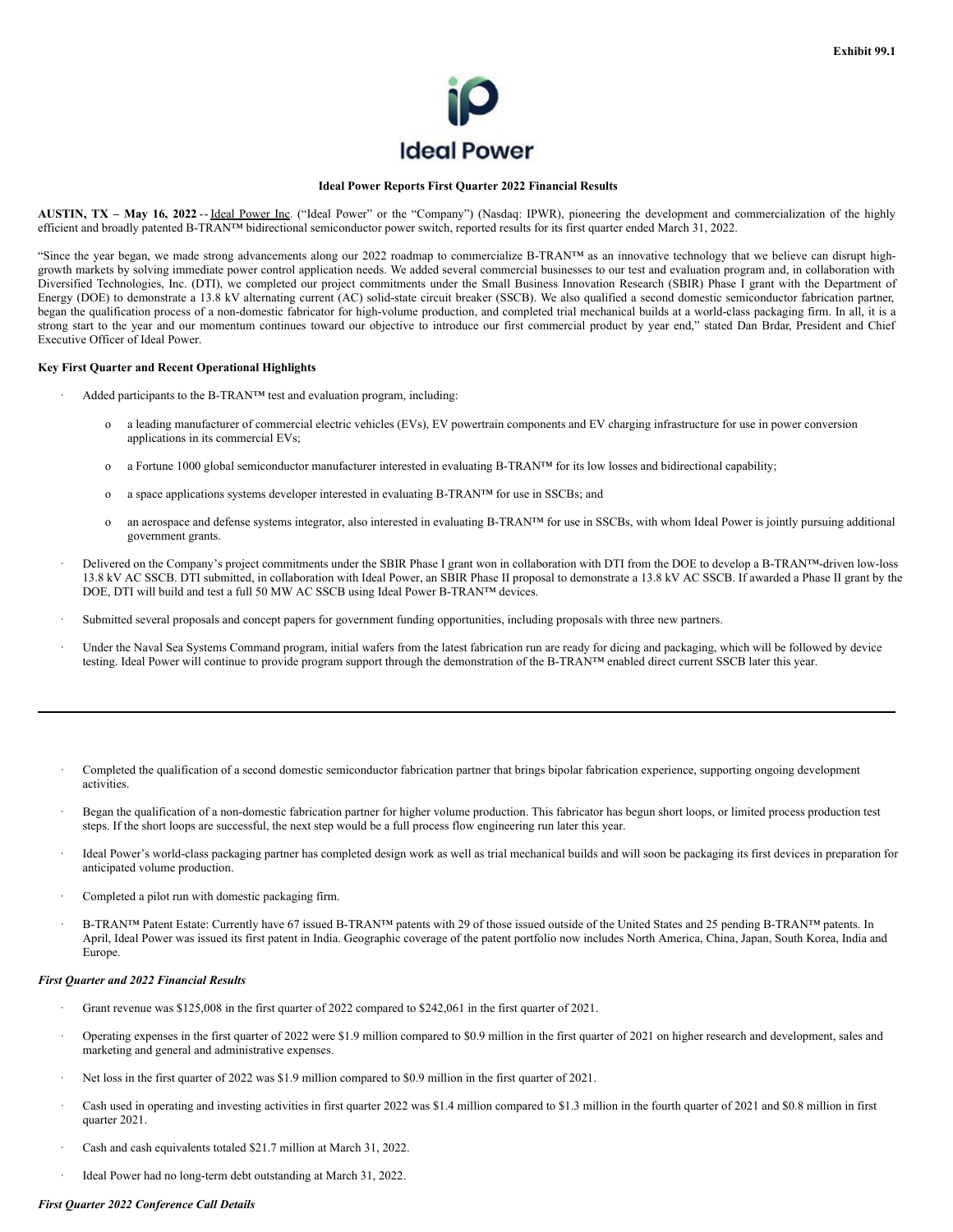<span id="page-3-0"></span>Ideal Power President and CEO Dan Brdar and CFO Tim Burns will host a conference call today, followed by a question-and-answer period.

To access the call, please use the following information:

| Date:                       |
|-----------------------------|
| Time:                       |
| Toll-free dial-in number:   |
| International dial-in numbe |
| <b>Conference ID:</b>       |
|                             |

**Date:** Monday, May 16, 2022 **Time:** 4:30 p.m. EDT, 1:30 p.m. PDT **Toll-free dial-in number:** 1-888-204-4368 **International dial-in number:** 1-323-994-2093 **Conference ID:** 5156822

Please call the conference telephone number 5-10 minutes prior to the start time. An operator will register your name and organization. If you have any difficulty connecting with the conference call, please contact LHA Investor Relations at 1-212-838-3777.

The conference call will be broadcast live and available for replay athttps://event.choruscall.com/mediaframe/webcast.html?webcastid=Irt8jYYS via the investor relations section of the Company's website at www.IdealPower.com.

A replay of the conference call will be available after 7:30 p.m. Eastern time on Monday, May 16, 2022 through Thursday, June 16, 2022.

| <b>Toll Free Replay Number:</b>     | 1-844-512-2921 |
|-------------------------------------|----------------|
| <b>International Replay Number:</b> | 1-412-317-6671 |
| <b>Replay ID:</b>                   | 5156822        |

## **About Ideal Power Inc.**

Ideal Power (NASDAQ: IPWR) is pioneering the development of its broadly patented bidirectional semiconductor power switch, creating highly efficient and ecofriendly energy control solutions for electric vehicle, electric vehicle charging, renewable energy, energy storage, UPS / data center, solid-state circuit breaker and other industrial and military applications. The Company is focused on its patented Bidirectional, Bipolar Junction Transistor (B-TRAN™) semiconductor technology. B-TRAN™ is a unique double-sided bidirectional AC switch able to deliver substantial performance improvements over today's conventional power semiconductors. Ideal Power believes B-TRAN™ will reduce conduction and switching losses, complexity of thermal management and operating cost in medium voltage AC power switching and control circuitry. For more information, visit www.IdealPower.com.

## **Safe Harbor Statement**

All statements in this release that are not based on historical fact are "forward-looking statements" within the meaning of the Private Securities Litigation Reform Act of 1995 and the provisions of Section 27A of the Securities Act of 1933, as amended, and Section 21E of the Securities Exchange Act of 1934, as amended. While Ideal Power's management has based any forward-looking statements included in this release on its current expectations, the information on which such expectations were based may change. Such forward-looking statements include, but are not limited to, statements regarding our belief that B-TRAN™ can disrupt high-growth markets by solving immediate power control application needs, our plan to introduce our first commercial product by year end and our plans to continue to provide program support through the demonstration of the B-TRAN™ enabled DC SSCB later this year. These forward-looking statements rely on a number of assumptions concerning future events and are subject to a number of risks, uncertainties and other factors, many of which are outside of our control that could cause actual results to materially differ from such statements. Such risks, uncertainties, and other factors include, but are not limited to, the impact of COVID-19 on our business, financial condition and results of operations, the success of our B-TRAN™ technology, including whether the patents for our technology provide adequate protection and whether we can be successful in maintaining, enforcing and defending our patents and our inability to predict with precision or certainty the pace and timing of development and commercialization of our B-TRAN™ technology, including the timing of the completion of our wafer fabrication runs with our semiconductor fabrications partners and our continued success engaging companies to participate in our customer sampling program, and uncertainties set forth in our quarterly, annual and other reports filed with the Securities and Exchange Commission. Furthermore, we operate in a highly competitive and rapidly changing environment where new and unanticipated risks may arise. Accordingly, investors should not place any reliance on forward-looking statements as a prediction of actual results. We disclaim any intention to, and undertake no obligation to, update or revise forward-looking statements.

### **Ideal Power Investor Relations Contact:**

LHA Investor Relations Carolyn Capaccio, CFA T: 212-838-3777 IdealPowerIR@lhai.com

## **IDEAL POWER INC. Balance Sheets (unaudited)**

|                                      | March 31,<br>2022 |               | December 31,<br>2021 |  |
|--------------------------------------|-------------------|---------------|----------------------|--|
| <b>ASSETS</b>                        |                   |               |                      |  |
| Current assets:                      |                   |               |                      |  |
| Cash and cash equivalents            | 21,725,410        | <sup>\$</sup> | 23,170,149           |  |
| Accounts receivable, net             | 262,137           |               | 233,262              |  |
| Prepayments and other current assets | 120,906           |               | 43,900               |  |
| Total current assets                 | 22,108,453        |               | 23,447,311           |  |
|                                      |                   |               |                      |  |
| Property and equipment, net          | 59,811            |               | 56,158               |  |
| Intangible assets, net               | 2,035,423         |               | 2,055,650            |  |
| Right of use asset                   | 292,887           |               | 307,172              |  |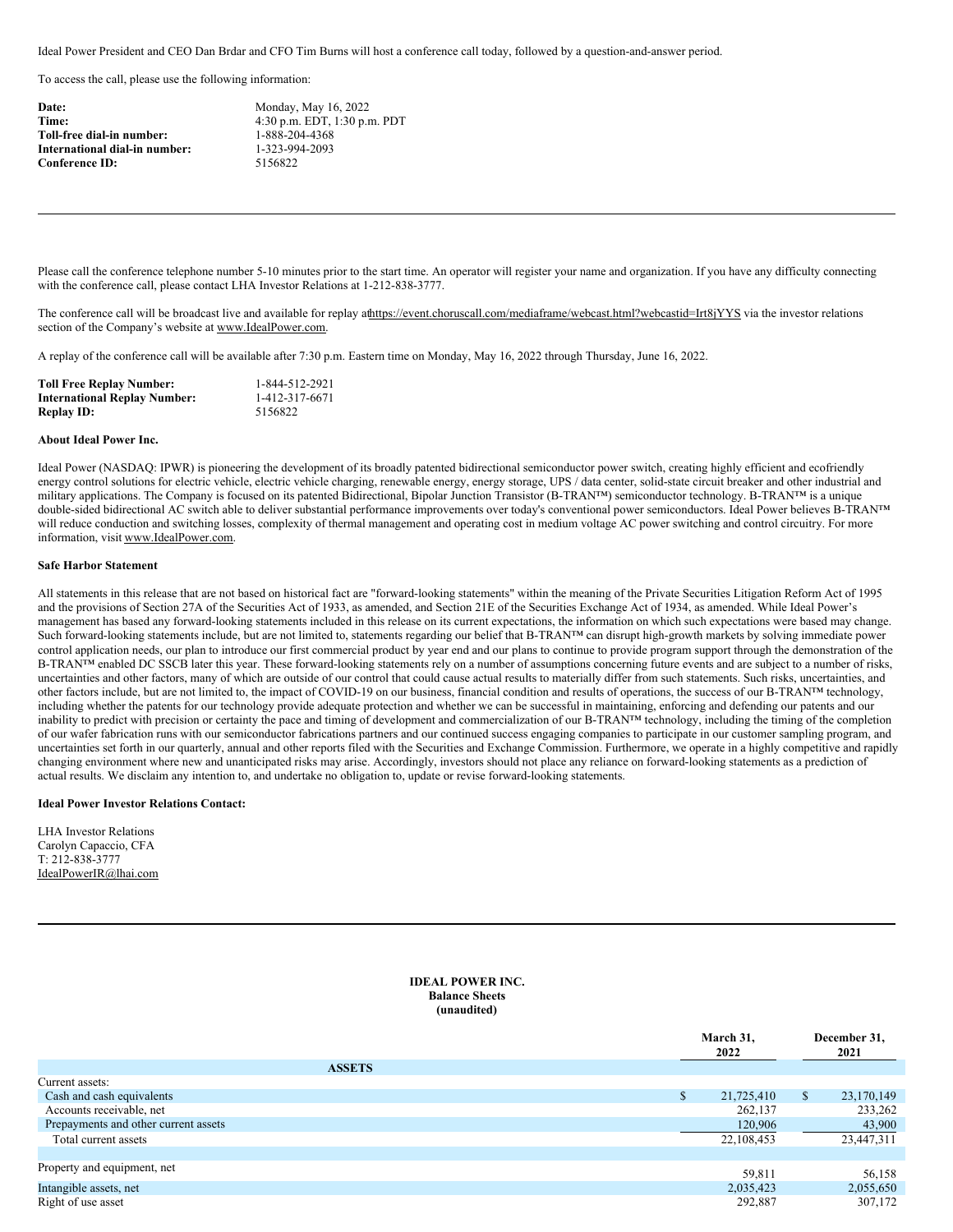| Other assets                                                                                                               | 11,189         |    | 11,189       |
|----------------------------------------------------------------------------------------------------------------------------|----------------|----|--------------|
| Total assets                                                                                                               | 24,507,763     | S  | 25,877,480   |
|                                                                                                                            |                |    |              |
| <b>LIABILITIES AND STOCKHOLDERS' EQUITY</b>                                                                                |                |    |              |
| Current liabilities:                                                                                                       |                |    |              |
| Accounts payable                                                                                                           | \$<br>380,033  | S  | 130,500      |
| Accrued expenses                                                                                                           | 315,785        |    | 353,507      |
| Current portion of lease liability                                                                                         | 60,265         |    | 58,864       |
| Total current liabilities                                                                                                  | 756,083        |    | 542,871      |
|                                                                                                                            |                |    |              |
| Long-term lease liability                                                                                                  | 252,092        |    | 267,584      |
| Other long-term liabilities                                                                                                | 922,439        |    | 917,100      |
| <b>Total liabilities</b>                                                                                                   | 1,930,614      |    | 1,727,555    |
|                                                                                                                            |                |    |              |
| Commitments and contingencies                                                                                              |                |    |              |
|                                                                                                                            |                |    |              |
| Stockholders' equity:                                                                                                      |                |    |              |
| Common stock, \$0.001 par value; 50,000,000 shares authorized; 5,905,118 shares issued and 5,903,797 shares outstanding at |                |    |              |
| March 31, 2022 and 5,893,767 shares issued and 5,892,446 shares outstanding at December 31, 2021                           | 5,905          |    | 5,894        |
| Additional paid-in capital                                                                                                 | 104, 395, 175  |    | 104,063,321  |
| Treasury stock, at cost, 1,321 shares at March 31, 2022 and December 31, 2021                                              | (13,210)       |    | (13,210)     |
| Accumulated deficit                                                                                                        | (81, 810, 721) |    | (79,906,080) |
| Total stockholders' equity                                                                                                 | 22,577,149     |    | 24,149,925   |
| Total liabilities and stockholders' equity                                                                                 | 24,507,763     | S. | 25,877,480   |

## **IDEAL POWER INC. Statements of Operations (unaudited)**

|                                                                   | <b>Three Months Ended</b><br>March 31, |              |            |
|-------------------------------------------------------------------|----------------------------------------|--------------|------------|
|                                                                   | 2022                                   |              | 2021       |
| Grant revenue                                                     | 125,008                                | $\mathbb{S}$ | 242,061    |
| Cost of grant revenue                                             | 125,008                                |              | 242,061    |
| Gross profit                                                      |                                        |              |            |
| Operating expenses:                                               |                                        |              |            |
| Research and development                                          | 828,547                                |              | 260,880    |
| General and administrative                                        | 852,949                                |              | 600,686    |
| Sales and marketing                                               | 219,429                                |              | 62,578     |
| Total operating expenses                                          | 1,900,925                              |              | 924,144    |
| Loss from operations                                              | (1,900,925)                            |              | (924, 144) |
| Interest expense, net                                             | (3,716)                                |              | (6)        |
| Net loss                                                          | (1,904,641)                            | S            | (924, 150) |
| Net loss per share - basic and diluted                            | (0.31)                                 | $\mathbb{S}$ | (0.17)     |
| Weighted average number of shares outstanding – basic and diluted | 6,155,352                              |              | 5,344,025  |

# **IDEAL POWER INC. Statements of Cash Flows (unaudited)**

|                                                                             |     | <b>Three Months Ended</b><br>March 31, |   |            |
|-----------------------------------------------------------------------------|-----|----------------------------------------|---|------------|
|                                                                             |     | 2022                                   |   | 2021       |
| Cash flows from operating activities:                                       |     |                                        |   |            |
| Net loss                                                                    | \$. | (1,904,641)                            | S | (924, 150) |
| Adjustments to reconcile net loss to net cash used in operating activities: |     |                                        |   |            |
| Depreciation and amortization                                               |     | 44,190                                 |   | 29,515     |
| Stock-based compensation                                                    |     | 231,765                                |   | 61,933     |
| Stock issued for services                                                   |     | 100,100                                |   | 68,680     |
| Decrease (increase) in operating assets:                                    |     |                                        |   |            |
| Accounts receivable                                                         |     | (28, 875)                              |   | 44,400     |
| Prepaid expenses and other assets                                           |     | (62, 721)                              |   | (17,715)   |
| Increase (decrease) in operating liabilities:                               |     |                                        |   |            |
| Accounts payable                                                            |     | 249,533                                |   | 5,306      |
|                                                                             |     |                                        |   |            |